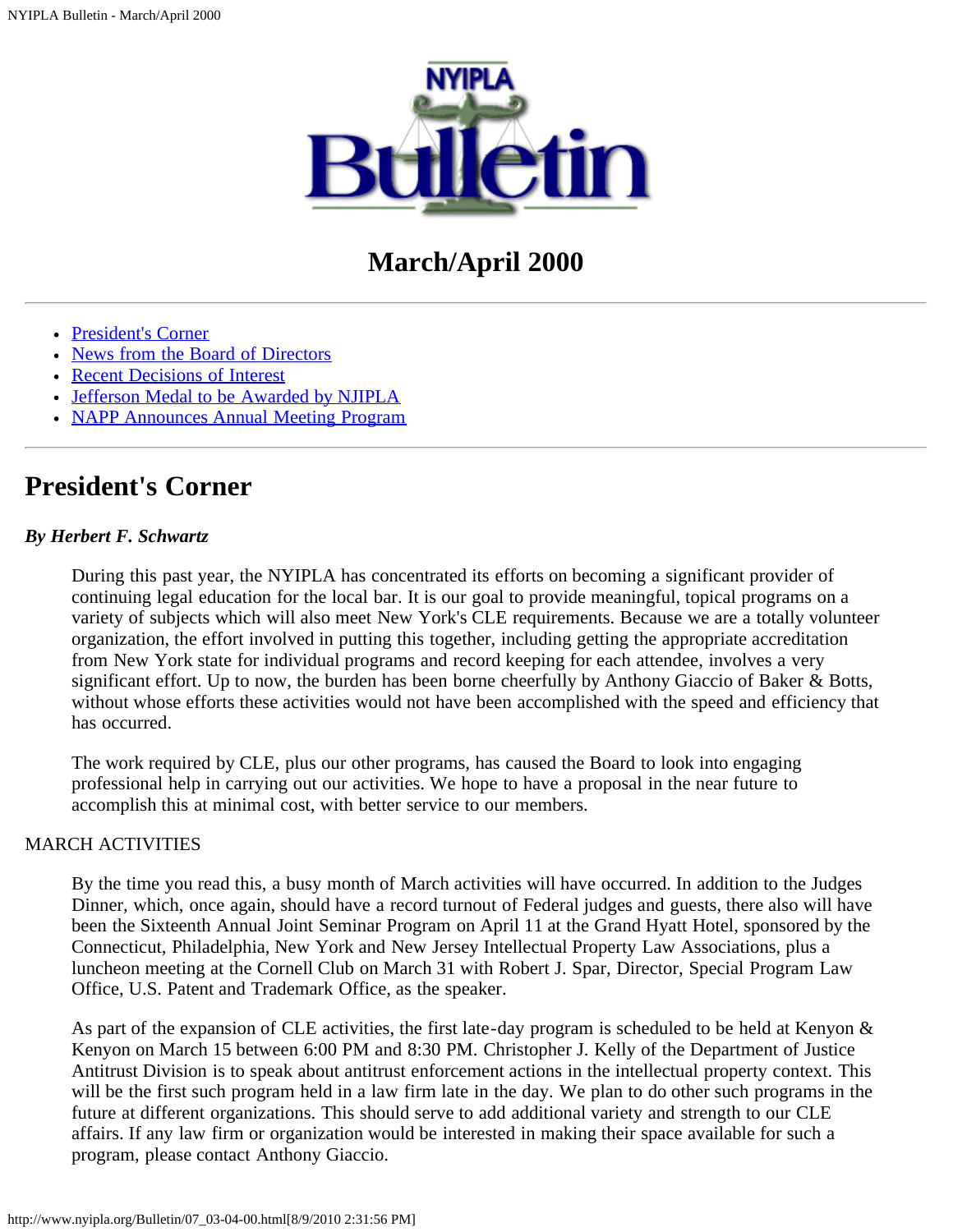### ANNUAL MEETING AND DINNER

The Annual Meeting and dinner will be held at the Yale Club on May 17. It will include the Inventor of the Year and Connor Competition awards. The speaker will be Q. Todd Dickinson, Commissioner of Patents and Trademarks.

#### OCTOBER CLE WEEKEND

We plan to have an October CLE weekend October 13-15 at the Tarrytown House in Tarrytown, New York. We hope to build on the success of last year's affair and make this an annual event.

I hope to see many of you at the Annual Meeting and dinner.

## <span id="page-1-0"></span>**News from the Board of Directors**

#### *By Melvin C. Garner and Eric Prager*

The Board of Directors met at the New York Yacht Club on Tuesday, January 11, 2000. President Herbert Schwartz presided.

Melvin Garner, the Secretary, presented the minutes of the Board Meeting of December 14, 1999. There were no corrections and the minutes were adopted. John Murnane, the Treasurer, presented the Treasurer's Report. Mr. Murnane pointed out that page two of the report (the Balance Sheet) shows that the Association has approximately \$81,000 in assets. However, only \$4,300 is in the checking account. At this time last year, the Association had approximately \$50,000 in the checking account. In part this is due to a lack of dues payments, as well as the fact that the Association is now current with all of its bills.

Mr. Murnane reported that a letter had been sent to Association members who had not paid their dues advising them of the price differential for the Judges' Dinner between members and non-members, and the fact that the member rate could only be obtained if the member had paid the dues for the year. As a result of this letter, which was sent December 20th, \$7,100.00 in dues were received over a ten-day period. Mr. Murnane projected that the Association will be able to continue to meet its obligations without withdrawing funds from the money market account.

Mr. Murnane further reported that the accountant is about to file for New York State tax exemption for the Association. However, he needed a few pieces of information to complete the application. With taxexempt status, the Association could save approximately \$32,000 for the Judges' Dinner alone. The accountant will also inquire into whether the Association can get a refund of back taxes once it receives tax-exempt status.

Some portion of the Association's reduction in assets over last year is due to the purchase of video equipment for its CLE Programs. Mr. Murnane reported that New York State has approved the Association as a Video Format CLE Provider. Thus, we should be able to recoup some of the expenses by selling video tapes for CLE credit. According to Mr. Murnane, Anthony Giaccio, Chair of the CLE Committee, is putting together a catalog in order to advertise these video tapes.

Mr. Murnane further reported that some of the people on the delinquent dues list are no longer in the New York City area. He proposed that the list be shared with all the Board Members and Officers so they can review it to determine if there are people on the list from their firms who are no longer in the area. On motion and second, the Treasurer's Report was approved.

Mr. Schwartz presented the President's Report. He stated that the meeting of Association's Officers with judges of the U.S. District Court for the Southern District of New York will be held on February 2nd. Mr. Schwartz will call the Court to get an agenda for the meeting. He then requested suggestions for topics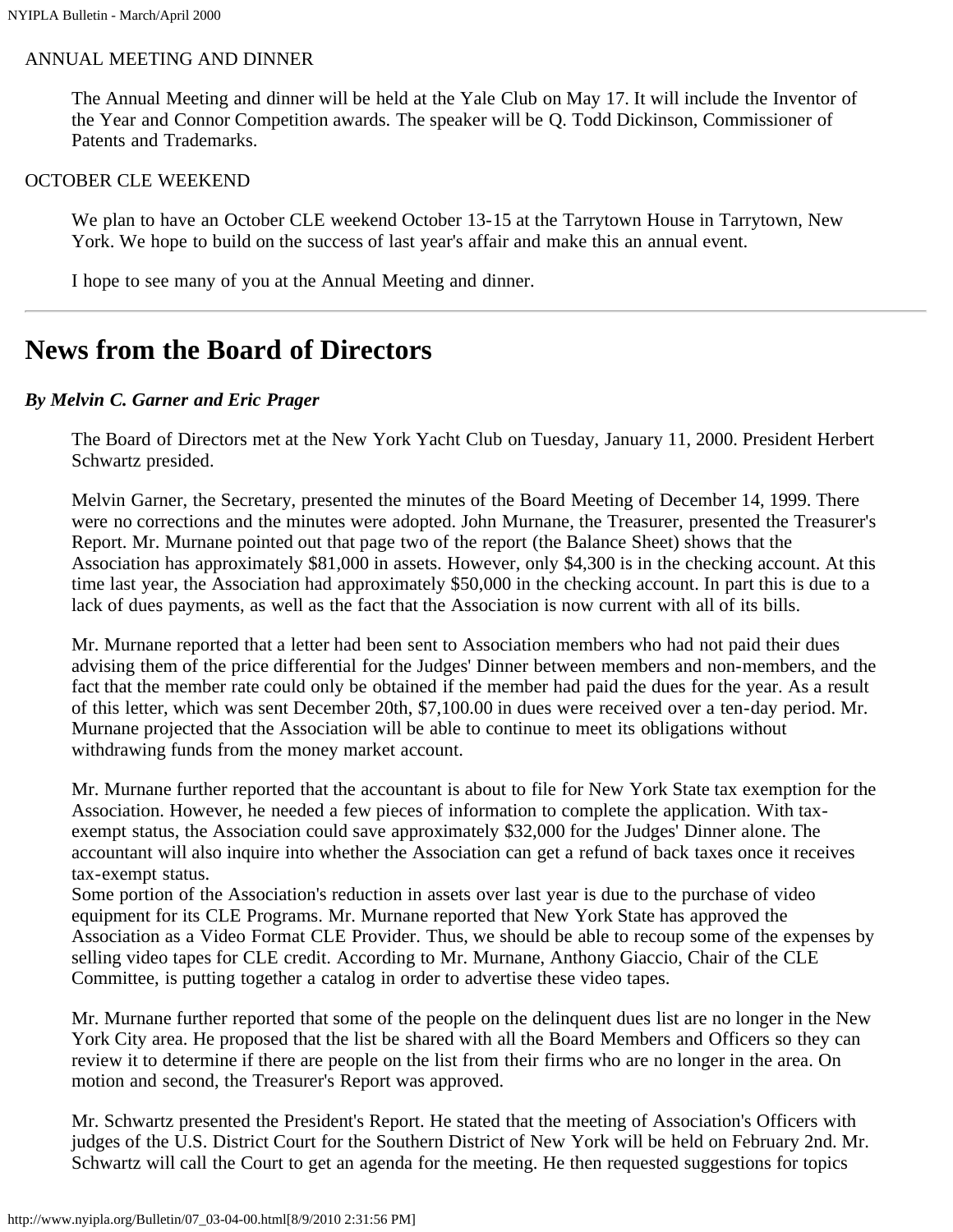that might be discussed with the judges.

John Daniel suggested that the Court could be approached to determine if there were judges who wanted to volunteer for patent cases. He also suggested that those judges, or others, might be interested in an annual tutorial on patent law which the Association could put together.

Mr. Garner questioned whether the survey which the Association had conducted on intellectual property litigation in the Southern District produced any useful results. Mr. Schwartz responded that the response was too low to be helpful.

John Sweeney reported that the plans for the ABA Dinner this summer were complete. The Association's membership list has been sent to the ABA so that members will receive invitations. The Association's contribution to this event is due in May. It will be held at the Grand Havana Room at 666 Fifth Avenue on July 8th, which is a Saturday night. The last time such an event was held in New York, 450 people attended.

A discussion was then held concerning a Fall CLE Program. Mr. Sweeney suggested that it be a one-day event held in New York City. He will make a proposal for the form for this event at the next Board Meeting.

Robert Neuner reported that the Judges' Dinner is on schedule. Invitations have already been sent out. The judge who used to sing the national anthem at the Judges' Dinner, Judge Robert W. Gawthrop III, has died. Thus, a quartet of Tom Nesbeth, Roy Radding, Meyer Gross and David Wells will sing the national anthem this year. He also noted that Calvin Trillin will be the Guest Speaker.

Mr. Schwartz reported that the Association's web site needs work. He plans to discuss it with the Chairman of the Internet Committee, John Delehanty, over the next week. Mr. Murnane reported that it costs the Association \$3,000 a year to maintain the web site.

Thomas O'Rourke noted that it would be good to publish the Committee Reports. Mr. Garner agreed to send copies of the reports to him.

Marylee Jenkins suggested that the color and layout of the *Bulletin* could be updated and Mr. O'Rourke agreed to look into this.

After discussion, it was decided that the Association's mailing list should be made available to AlleyCat News so that all members will receive a free subscription. However, AlleyCat News will be required to agree that they will not share the list with any other organization.

Mr. Schwartz noted that a discussion of membership was to be held at this meeting, but Mr. Radding, Chairman of the Membership Committee, could not make the meeting. Mr. Schwartz stated that he would schedule Mr. Radding for a subsequent meeting.

Ms. Jenkins reported that the Association has paid its dues for membership in ICANN.

The meeting adjourned at 1:47 p.m.

## <span id="page-2-0"></span>**Recent Decisions of Interest**

## *By Thomas A. O'Rourke*

*Ricoh Co. v. Nashua Corp*., No. 97-1344 (Fed. Cir. Feb. 18, 1999) (nonprecedential decision).

The Federal Circuit affirmed the district court's holding that Nashua's redesigned toner cartridge infringed Ricoh's patent. Ricoh claimed the its U.S. Patent No. 4,611,730 covered various Nashua toner cartridges.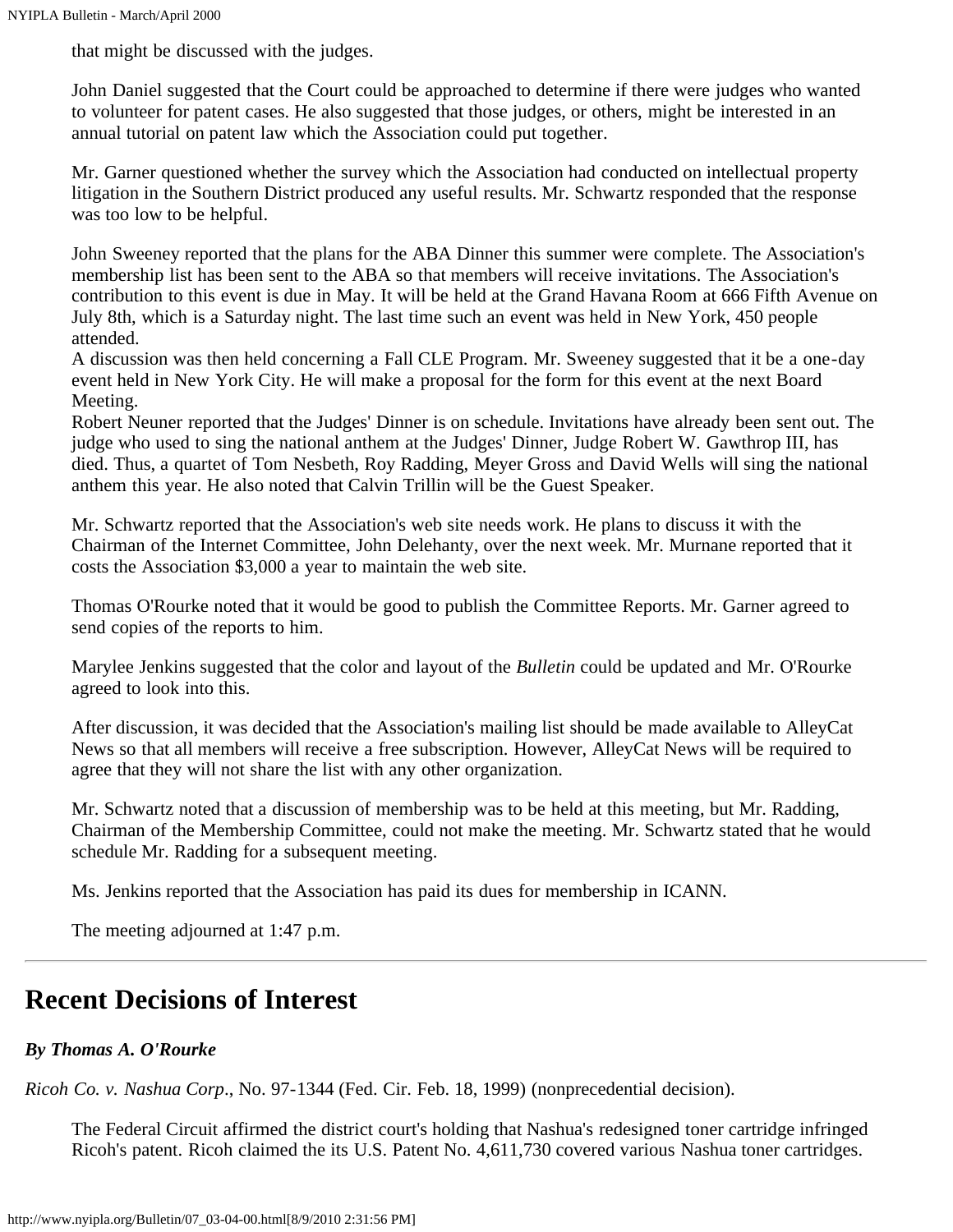Nashua, after consulting a patent attorney, redesigned its toner cartridge in light of the patent and provided Ricoh with a prototype of the redesigned cartridge. Nashua subsequently sold the redesigned toner cartridge. Unbeknownst to Nashua, however, Ricoh had an application related to the '730 still pending and amended its claims broaden them to cover the Nashua redesign.

Nashua contended that it acquired intervening rights for the products it had developed because the later issued patent application, broadened the claims of the '730 patent more than two years after the issuance of the'730 patent. According to Nashua this amendment impermissibly circumventing the statutory mandates of a reissue proceeding. The Federal Circuit rejected this argument and recognized the practice of filing continuation applications to broaden claims to encompass a competitor's product. The Federal circuit also rejected Nashua's claim of intervening rights because the patent application in dispute had not issued and as result, Ricoh could not object to Nashua's design.

## *Novo Nordisk v. Eli Lilly & Co.,* No. 98-1312 (Fed. Cir. Feb. 23, 1999) (nonprecedential decision)

The Federal Circuit affirmed denial of Novo Nordisk's ("Novo") motions for preliminary injunctions in two separate cases. The Federal Circuit agreed that while Novo's patents were entitled to a presumption of validity, the defendants had raised a substantial question as to the validity of the asserted claims, which Novo did not rebut. As a result, the Federal circuit held that Novo had not demonstrated a likelihood of success on the merits. According to the Federal Circuit, when a party opposing a motion for a preliminary injunction raises a substantial question concerning the validity of a patent, the moving party cannot rely solely on the presumption of validity but must respond by establishing that the defense lacks substantial merit.

*Advanced Display Systems, Inc.,v. Kent State University,* 99-1012,-1013 (Fed. Cir. May 18, 2000)

This was an appeal from the judgment of the district court entered on a jury verdict in a declaratory judgment action. The parties agreed to have a magistrate judge preside over the jury trial. Following the two-week trial, the jury found that the patent was invalid for anticipation and obviousness and not infringed by ADS. Kent then moved for a new trial on all the issues in light of newly discovered evidence. Kent also moved for a new trial on anticipation, alleging an erroneous jury instruction. In addition, Kent filed a motion for sanctions against ADS's counsel for withholding evidence during discovery. The magistrate judge denied all of the motions. On appeal, the Federal Circuit held that prejudicial legal error tainted the jury instruction on anticipation and vacated the judgment, and remanded the case for a new trial on that issue. The Federal Circuit also remanded for a new trial on obviousness and infringement in light of the newly discovered evidence.

Because Kent did not make a motion for JMOL at the close of evidence or following the jury verdict, the Federal Circuit refused to disturb the jury's factual determinations. However, Kent also contended that the magistrate judge committed legal error by instructing the jury to determine what material was incorporated by reference into the Haas patent relied on by ADS for purposes of anticipation.

Anticipation requires that every element of the claimed invention was previously "*described* in a *single* reference." *Scripps Clinic & Research Found. v. Genentech, Inc.,* 927 F.2d 1565, 1576 (Fed. Cir. 1991) If incorporation by reference comes into play in an anticipation determination, according to the Federal Circuit, the court's role is to determine what material in addition to the host document constitutes the single reference. The jury's role is to determine whether that single reference describes the claimed invention.

ADS argued at trial that the Kent patent was anticipated by the Haas patent and the material incorporated therein from other documents. The magistrate judge charged the jury with the task of determining what material was incorporated by reference. The Federal Circuit concluded instructing the jury to make that determination constituted legal error. Once the Federal Circuit found that there was legal error, the next issue was whether that error was prejudicial. Prejudicial legal error exists when it "appears to the court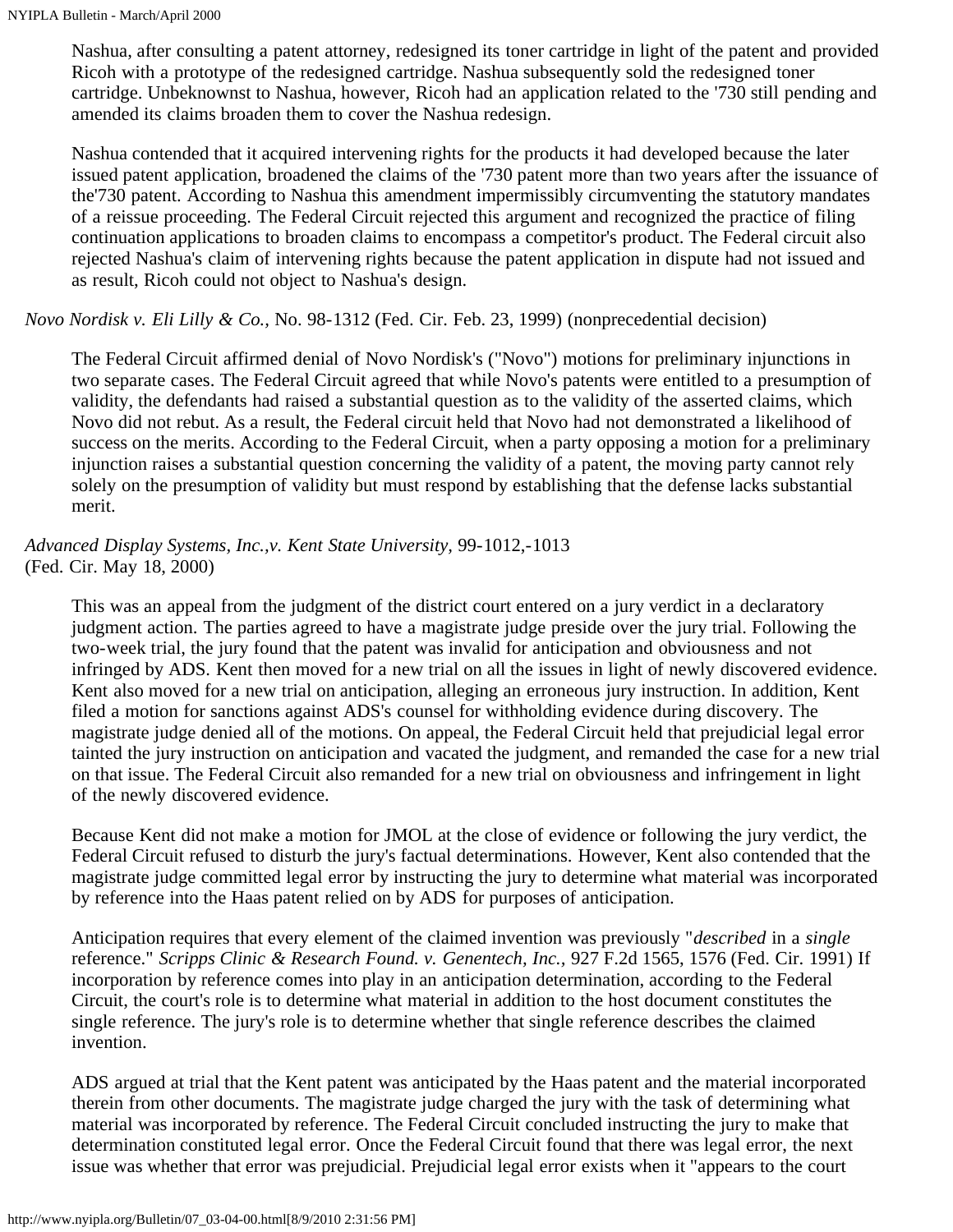[that the error is] inconsistent with substantial justice." Fed. R. Civ. P. 61. In this case the CAFC concluded that determining what material was incorporated by reference into the Haas patent was a critical question of law for the magistrate judge to resolve before submitting the factual issue of anticipation to the jury. According to the Federal Circuit:

" This misallocation of responsibility goes to the core of an anticipation determination when, if incorporation by reference is at issue, the court must determine what material constitutes the single, prior art document. Consequently, because the instruction vitiated Kent's right to have a pivotal legal question resolved by the court, we hold that the legal error was prejudicial."

On the issue of obviousness, Kent contended that it was entitled to a new trial due to newly discovered evidence-namely, the Zhou deposition. The Zhou deposition was a deposition that was taken in an unrelated state case brought be ADS against a third party. When information came out in the deposition that ADS could not make the allegedly infringing device without copying the Kent device despite extensive effort the ADS attorney moved during the deposition for a protective order preventing disclosure of the testimony. ADS' attorneys instructed the court reporter not to type up the transcript and the state court case was not pursued. Despite discovery requests by Kent, ADS never produced any information about Zhou or his knowledge of the facts.

Determining whether the newly discovered evidence warrants a new trial entails a three-prong analysis:

 $\Gamma(1)$  the probability that the evidence would have changed the outcome of the trial; (2) whether the evidence could have been discovered earlier through the moving party's due diligence; and (3) whether the evidence is merely cumulative or impeaching. *See Farm Credit Bank v. Guidry,* 110 F.3d 1147, 1155 (5th Cir. 1997); *Diaz v. Methodist Hosp.,* 46 F.3d 492, 495 (5th Cir. 1995).

According to the Federal Circuit, Zhou's deposition furnished persuasive evidence that the Kent patent is nonobvious by describing ADS's repeated failures to design the claimed invention. In his deposition, Zhou testified that ADS was entirely unsuccessful in developing the cholestric visible material through independent research. Zhou also explained that ADS "tried for a long time" to build an electrical driver, but its efforts "were all not successful." Zhou further detailed how ADS's attempts to develop a polymerfree LCD met with failure and that ADS "did not know how to design" the device until it copied the claimed invention. In addition, Zhou testified that, even after gaining access to the claimed invention, ADS was unable to design around the Kent patent because such a task was time consuming and "very hard."

The CAFC also held that Kent exercised due diligence throughout the discovery process, but it was powerless to unearth the Zhou deposition because ADS deliberately and intentionally withheld the deposition and the photograph of Kent's prototype. As a result, Kent was entitled to new trial on the issue of obviousness.

#### *Vehicular Technologies Corporation v. Titan Wheel International, Inc.,*99-1042 (Fed. Cir. 2000)

The District Court granted the defendant's motion for summary judgment of non-infringement. The accused device included all of the claim limitations except the "spring assembly consisting of two concentric springs bearing against one end of said pin." Defendants substituted a single spring and a plug fitting into the spring for this limitation. The district court initially granted PowerTrax's motion for a preliminary injunction, finding that PowerTrax had shown a reasonable likelihood of success in proving Tractech's spring-and-plug assembly equivalent to the claimed spring assembly. *See Vehicular Tech.,* 141 F.3d at 1089. On appeal, the Federal Circuit vacated the preliminary injunction. In its analysis of the role played by each limitation in the context of the claim, the CAFC found an additional function of the claimed invention, beyond those found by the trial court, namely that of enhancing reliability. This additional function appeared within one of the five secondary objectives mentioned in the "summary of the invention" section of the patent. On remand, the district court, after hearing additional evidence, granted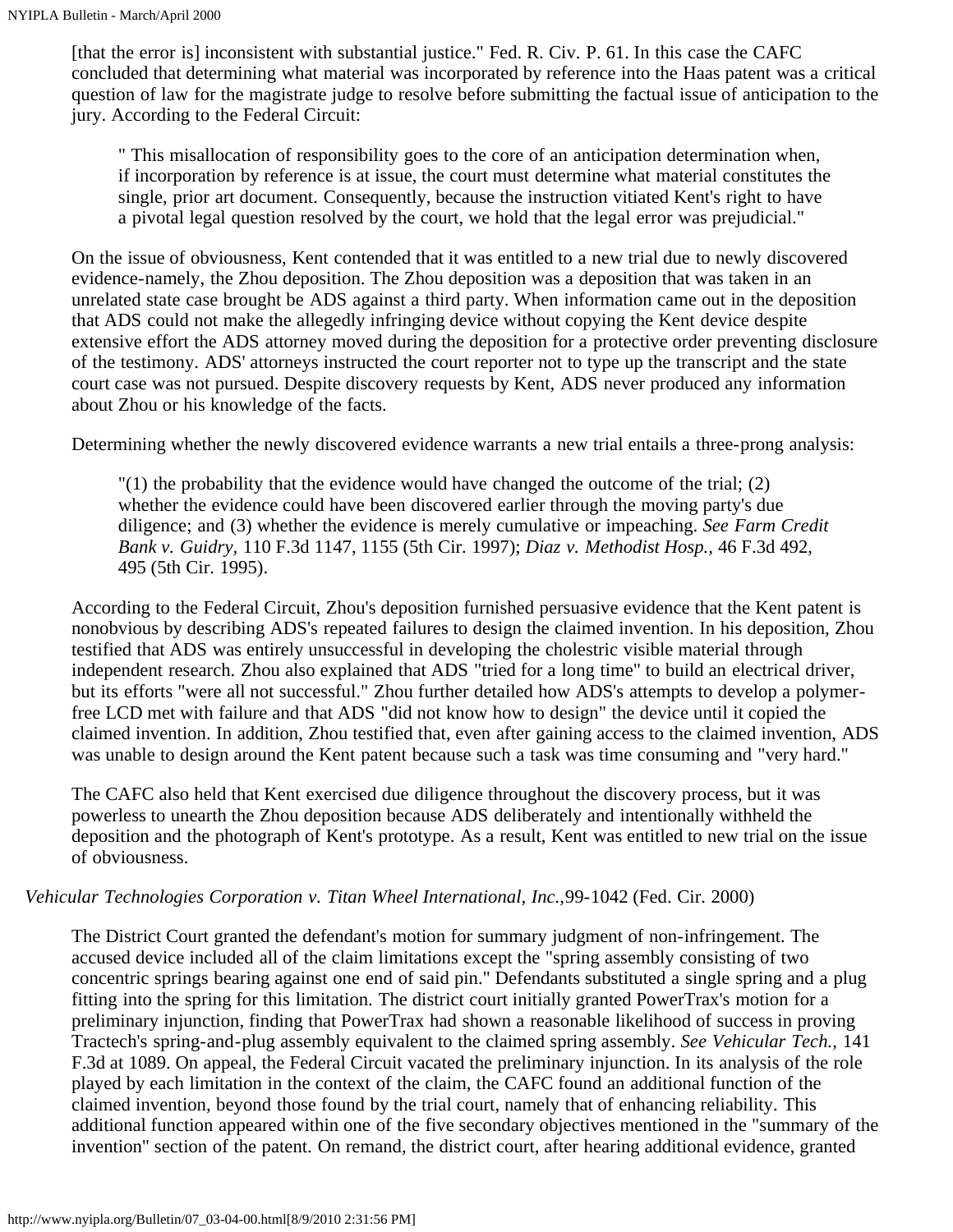defendant's motion for summary judgment. The trial court reasoned that "the patent contains unmistakable assertions disavowing all devices without a double-spring assembly."

PowerTrax contended that the summary judgment record contained a significant issue of fact about the importance of the objective of reliability.

According to plaintiff, the record contained some evidence that inventors and artisans of ordinary skill discounted the importance of the reliability objective. For example, Power Trax contended that the designer of the defendant's accused product did not list redundancy or reliability as a function of the twospring design. Indeed, defendant's effort to design around the invention did not document any reliability function for the concentric spring feature. In addition, the inventor of the patented product later disavowed the "increased reliability" objective, asserting that his objectives included only those relating to ease of assembly and expense of manufacture.

The Federal Circuit rejected these arguments and stated:

"the extrinsic evidence invoked by PowerTrax to show a potential issue of fact relating to the importance of the reliability issue does not trump the clear disclosures and assertions in the patent itself."

Accordingly, the grant of summary judgment of non infringement was affirmed.

*Riverwood International Corporation v. the Mead Corporation,* 99-1274 (Fed. Cir. May 17, 2000)

After Mead developed and marketed its DuoStack model cartoner, a device for placing product into a carton for shipping, Riverwood brought suit for infringement of its patent. The district court appointed a special master pursuant to Federal Rule of Civil Procedure 53 to hear evidence and arguments from the parties. The special master made findings of fact and concluded *inter alia* that claims 1 and 13 of the '806 patent were invalid for obviousness. *See Riverwood Int'l Corp. v. Mead Corp.,* No. 1:94-CV-0090-CAM (N.D. Ga. Mar. 11, 1998).

The district court accepted the findings of fact in whole and without modification, but contrary to the special master, concluded that the claims would not have been obvious to one of ordinary skill in the art. Mead appealed this aspect of the district court's judgment. On appeal, the Federal Circuit initially noted that in a non-jury trial, the ultimate determination of whether the claims at issue would have been obvious under 35 U.S.C. § 103 is a legal conclusion that the CAFC reviews de novo. The Federal Circuit relied on the Special Masters factual findings as it was required to do because these factual findings were not challenged by Riverwood on appeal. The CAFC concluded that the district court's conclusion on non obviousness was incorrect and the Special Master's conclusion was correct.

### *Hoffmann-La Roche Inc. v. Invamed Incorporated,* 99-1466 (Fed. Cir. May 23, 2000)

Defendants filed with the Food and Drug Administration Abbreviated New Drug Applications to market in the United States a generic form of ticlopidine hydrochloride. When Roche and Syntex discovered that Torpharm had filed the Application their concern was that the manufacture of the product infringed their patents on the processes for making it. They attempted to ascertain whether the processes so used were infringing, but were unable to do so.

Torpharm refused to disclose the manufacturing processes because of a confidentiality agreement it had with the manufacturer. There was no indication, however, that it had unsuccessfully sought from the manufacturer authorization to disclose the process under a confidentiality agreement. Torpharm did provide Roche and Syntex with samples of its generic drug, but they could not determine by reverse engineering whether the drug had been manufactured by the patented processes.

Roche and Syntex then filed suit, against defendants that had filed the applications. They alleged that in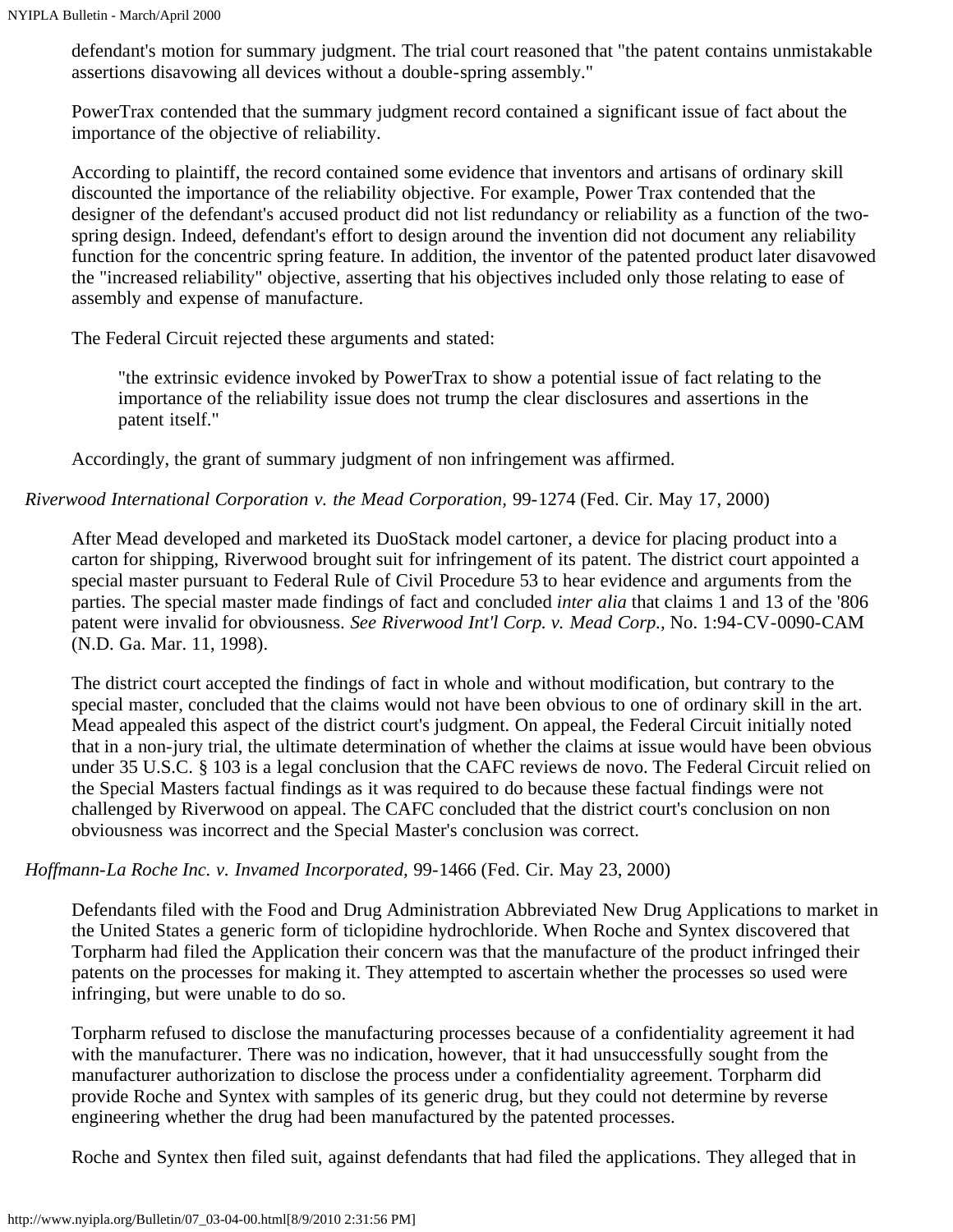manufacturing the generic product those companies used a process that infringed various Syntex patents. After Torpharm had moved to dismiss the complaint for failure to state a claim upon which relief could be granted, Johnson, Roche's Vice-President, Licensing and Corporate Development and its Chief Patent Counsel, telephoned the Chairman of Torpharm. The Roche representative stated that he wore "two hats" and was calling in his business capacity as a corporate officer to discuss resolution of the case to save further litigation costs. He asked whether was willing to discuss resolution, and Dr. Sherman, the Chairman replied: "go ahead."

Johnson stated that if a confidential review of the process used to manufacture Torpharm's product showed that the process did not infringe the Syntex process patents, Roche would dismiss its suit. Torpharm's Chairman asked whether a draft of a non-disclosure agreement should be sent to Dr. Sherman or to Torpharm's outside counsel; Dr. Sherman replied to send it to him. Johnson did so, and also sent a copy to Alan Bernstein, Torpharm's outside counsel in the case. After the non-disclosure agreement was executed, Torpharm disclosed to Roche and Syntex the process by which its product was manufactured. Roche and Syntex concluded that the process did not infringe Syntex's process patents. In accordance with the agreement, they voluntarily dismissed their infringement suit.

After Roche and Syntex dismissed their case, Torpharm moved in the district court for the award of sanctions and attorney fees. Asserting that the suit was baseless and brought in bad faith, Torpharm asked the court to sanction Roche and Syntex for violation of Rule 11 of the Federal Rules of Civil Procedure and to award costs and attorney fees under 28 U.S.C. § 1927 and 35 U.S.C. § 285. Torpharm also contended that by dealing directly with Torpharm's chief executive in negotiating and effecting the settlement agreement, rather than dealing with the outside counsel who represented Torpharm in the case, Johnson violated New Jersey Rule of Professional Conduct 4.2, which deals with contacts between counsel representing a client and the opposing party.

The district court denied sanctions and attorney fees. The court denied Rule 11 sanctions because, although Roche's and Syntex's "pre-filing inquiry with respect to defendant Torpharm was unsuccessful, it was reasonable. According to the court, at the end of the plaintiffs' pre-suit investigation it had neither evidence of infringement nor non-infringement. Although plaintiffs could have assumed noninfringement at that point, that they chose to file suit and engage in discovery instead does not subject them to sanctions. The district court held that this was not a basis for sanctions and refused to hold that this was an exceptional case. The Federal Circuit affirmed.

## <span id="page-6-0"></span>**Jefferson Medal to be Awarded by NJIPLA**

The Jefferson Medal for distinguished service in the field of intellectual property law will be presented by the New Jersey Intellectual Property Law Association at its annual dinner dance to be held on June 9, 2000 at the Hilton Hotel in short Hills, New Jersey. This year's recipient of the Jefferson Medal will be the Honorable Gerald J. Mossinghoff, former Assistant Secretary of Commerce and Commissioner of Patents and Trademarks. The Jefferson Medal will be awarded to Mr. Mossinghoff prior to the dinner. It is anticipated that Mr. Mossinghoff will give an informative talk dealing with his experiences.

Ticket information can be obtained from: Richard R. Muccino, Esq., 758 Springfield Avenue, Summit, New Jersey 07901. Telephone: (908) 273-4988. Fax: (908) 273-4679.

# <span id="page-6-1"></span>**NAPP Announces Annual Meeting Program**

The National Association of Patent Practitioners (NAPP) is having its annual meeting at the Wyndham Washington Hotel in Washington, D.C. from July 16-18, 2000. Topics relating to U.S. and international patent issues will be discussed. There will also be presentations by Commissioner Q. Todd Dickinson and